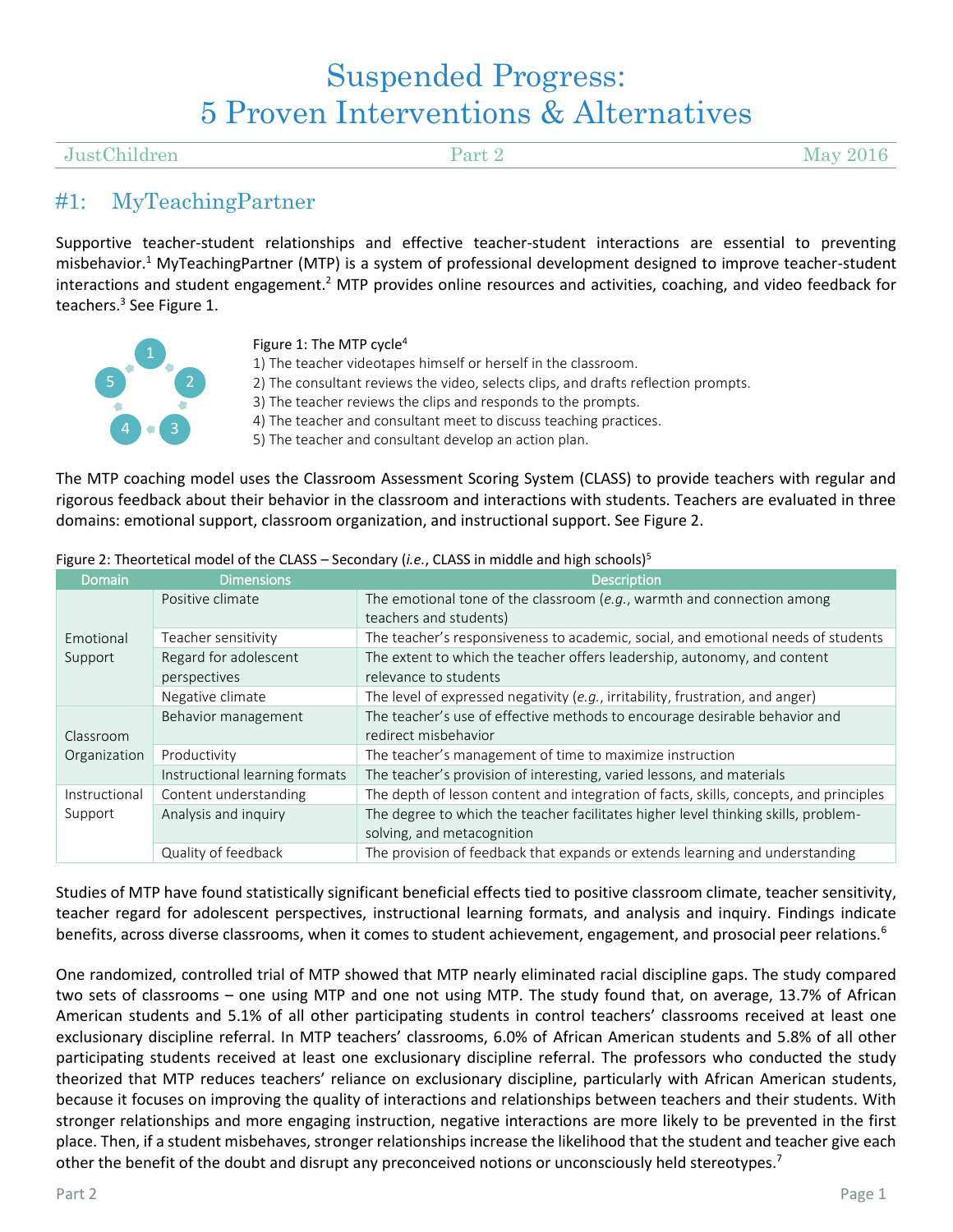### #2: Social and Emotional Learning

Social and emotional learning (SEL) is the process through which children and adults acquire and effectively apply the knowledge, attitudes, and skills necessary to understand and manage emotions, set and achieve positive goals, feel and show empathy for others, establish and maintain positive relationships, and make responsible decisions.<sup>8</sup> See Figure 3.<sup>9</sup> SEL programs are designed to create learning environments that meet the developmental needs of students, including feelings of belonging, safety, and community, and thus, provide ideal conditions for success across the domains of their lives – academics, relationships, personal, and later in the workforce.<sup>10</sup> The social and emotional education of children may be provided through a variety of efforts, including as classroom instruction (*i.e.*, directly teaching skills), extracurricular activities, implementation of specific instructional and classroommanagement practices, and involvement in community service.<sup>11</sup>

Several hundred studies conducted using experimental designs with control groups have documented the positive effects of SEL programming on children of diverse backgrounds from preschool through high school in urban, suburban, and rural settings. The



research clearly demonstrates that SEL programming significantly improves children's academic performance on standardized tests. Moreover, compared to control groups, children who participate in SEL programs have less disruptive classroom behavior, perform better in school, and are less likely than children in control groups to be suspended or otherwise disciplined. These outcomes have been achieved through SEL's positive impact on social relationships, school attachment, motivation to learn, and reducing anti-social, violent, and drug-using behaviors. Findings indicate that SEL programs with the best outcomes are multi-year in duration, use interactive rather than purely knowledge-based instructional methods, and are integrated into the life of the school rather than implemented as marginal add-ons.<sup>12</sup>

Rigorous experimental studies of several specific SEL structures demonstrate improvements regarding student behavior. They include empirical evaluations of PATHS (Providing Alternative THinking Strategies), Second Step, Steps to Respect, and Caring School Communities (formerly the Child Development Project). Significant findings include reductions in aggression and disruptive behavior, decreases in antisocial behavior, increases in socially competent behavior, and less bullying and argumentative behavior.<sup>13</sup>

A randomized clinical trial involving 198 classrooms using the PATHS and 180 comparison classrooms in four U.S. locations found, based on reports from students and observers, significant positive effects on behavior and classroom atmosphere – *e.g.*, less aggressive and disruptive behavior, and more rule following and on-task behavior.<sup>14</sup>

A different study evaluated the effects of the Second Step.<sup>15</sup> Students in intervention and control groups were assessed by teacher ratings, self-reports, and observations. Children in groups participating in the Second Step program required less adult intervention and behaved less aggressively. Additional studies of Second Step – one using trained observers of preschool classrooms<sup>16</sup> and one using elementary school playgrounds<sup>17</sup> – found decreased levels of physically aggressive and disruptive behavior in children participating in the program. The playground observations also showed more positive social behaviors among participants relative to those in control schools. Middle and junior high school students reported that social-emotional skills were easier to perform after participating in Second Step, while their normative beliefs were less supportive of physical, verbal, and relational aggression than those of students in the comparison group.<sup>18</sup>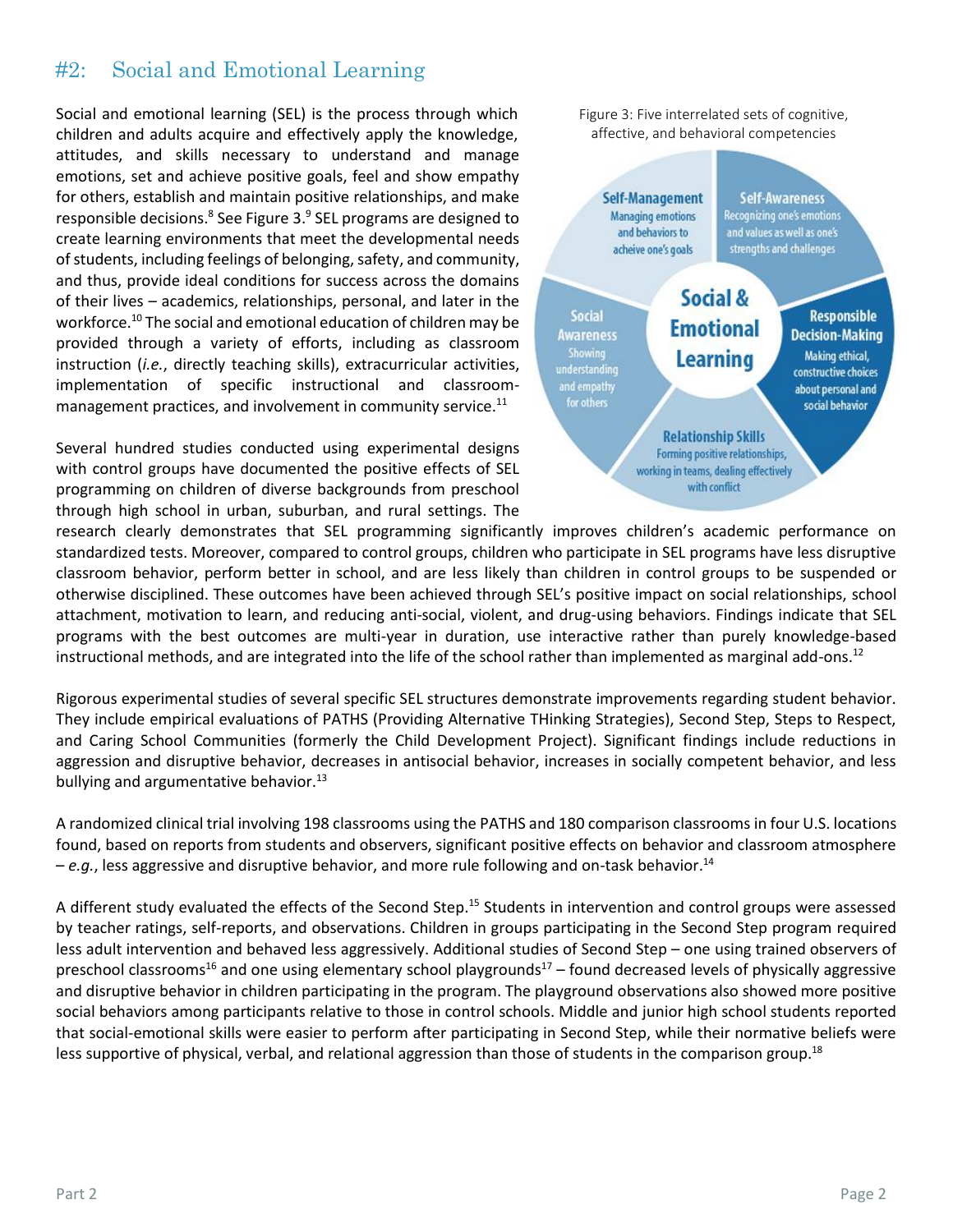## #3: Multi-Tiered System of Supports

Multi-tiered system of supports (MTSS) is a framework that promotes school improvement through research-based academic and behavioral practices. To oversimplify, MTSS combines two frameworks:<sup>19</sup> Response to Intervention (RTI)<sup>20</sup> and Positive Behavioral Interventions and Supports (PBIS). $^{21}$  RTI involves academic interventions, whereas PBIS involves behavioral interventions. MTSS typically involves three levels. See Figures 4 and 5. If implemented well, each level involves:

- A team-based approach (schools typically have a "leadership team," which may also be the "child study team");
- Staff professional development;
- Evidence-based strategies;
- Culturally relevant implementation;
- Frequent and continuous progress monitoring; and
- Data-based decision-making (*i.e.*, using data to decide when to move students between tiers, what interventions to attempt, etc.).

| i isai c b. Examples or it if and I bis stratesics |                                                                             |                                                                                                                                                                                                                                                                                                                                                     |  |  |
|----------------------------------------------------|-----------------------------------------------------------------------------|-----------------------------------------------------------------------------------------------------------------------------------------------------------------------------------------------------------------------------------------------------------------------------------------------------------------------------------------------------|--|--|
| Tier                                               | <b>RTI Examples</b>                                                         | <b>PBIS Examples</b>                                                                                                                                                                                                                                                                                                                                |  |  |
|                                                    | • High-quality core<br>instruction<br>• Universal screenings of<br>students | • Defining core behavioral expectations<br>• Communicating and teaching what expected behaviors look like in various school settings<br>• Effectively designing the physical environment of the classroom<br>• Acknowledging and rewarding appropriate behavior<br>• Establishing a consistent continuum of consequences for inappropriate behavior |  |  |
| Ш                                                  | • More instructional time<br>• Small group instruction                      | • Increased adult supervision<br>• Increased instruction and practice with self-regulation and social skills<br>• Increased antecedent manipulations (i.e., changing the events, actions, or circumstances<br>that occur immediately before a behavior)                                                                                             |  |  |
| $\mathbf{III}$                                     | • Smaller group instruction<br>• One-on-one assistance                      | • Functional behavioral assessments (i.e., a process used to determine why a student<br>exhibits specific behaviors and how the environment influences those behaviors)<br>• Individualized behavioral intervention plans<br>• Wraparound supports that actively involve family and community supports                                              |  |  |

#### Figure 5: Examples of RTI and PBIS strategies

Research has shown that PBIS is effective in reducing the need for disciplinary action, improving school climate, and improving students' academic, social, emotional, and behavioral health outcomes.<sup>22</sup> A three-year, randomized study conducted in over 100 elementary schools in two states found that, overall, PBIS significantly improved social skills, decreased the amount of time and resources needed to address behavior problems, and resulted in higher test scores and academic achievement.<sup>23</sup> A study of 22 New Hampshire schools found that after only two years of implementation, 73% of PBIS schools had increased math scores on standardized tests. The schools also significantly lowered suspensions and disciplinary office referrals, allowing schools to recover hundreds of days of instructional time that had previously been lost to behavioral disruptions.<sup>24</sup> A five-year, longitudinal, randomized control study compared 21 Maryland schools trained in PBIS to 16 untrained schools, and found reductions in rates of suspension among the PBIS schools, whereas the rate in other schools remained unchanged.<sup>25</sup> A study of an urban elementary school found that, as a result of school-wide PBIS implementation, the annual rate of office disciplinary office referrals decreased by 562, and suspensions fell by 55 over a two-year period.<sup>26</sup>

PBIS has produced similar positive results in Virginia. Since 2010, Virginia schools implementing Virginia Tiered Systems or Supports (VTSS) have experienced, on average, a 37% decrease in office discipline referrals, a 46% decrease in in-school suspensions, and a 21% decrease in out-of-school suspensions.<sup>27</sup> Higher PBIS fidelity of implementation correlated with fewer school disciplinary actions in Virginia.<sup>28</sup>

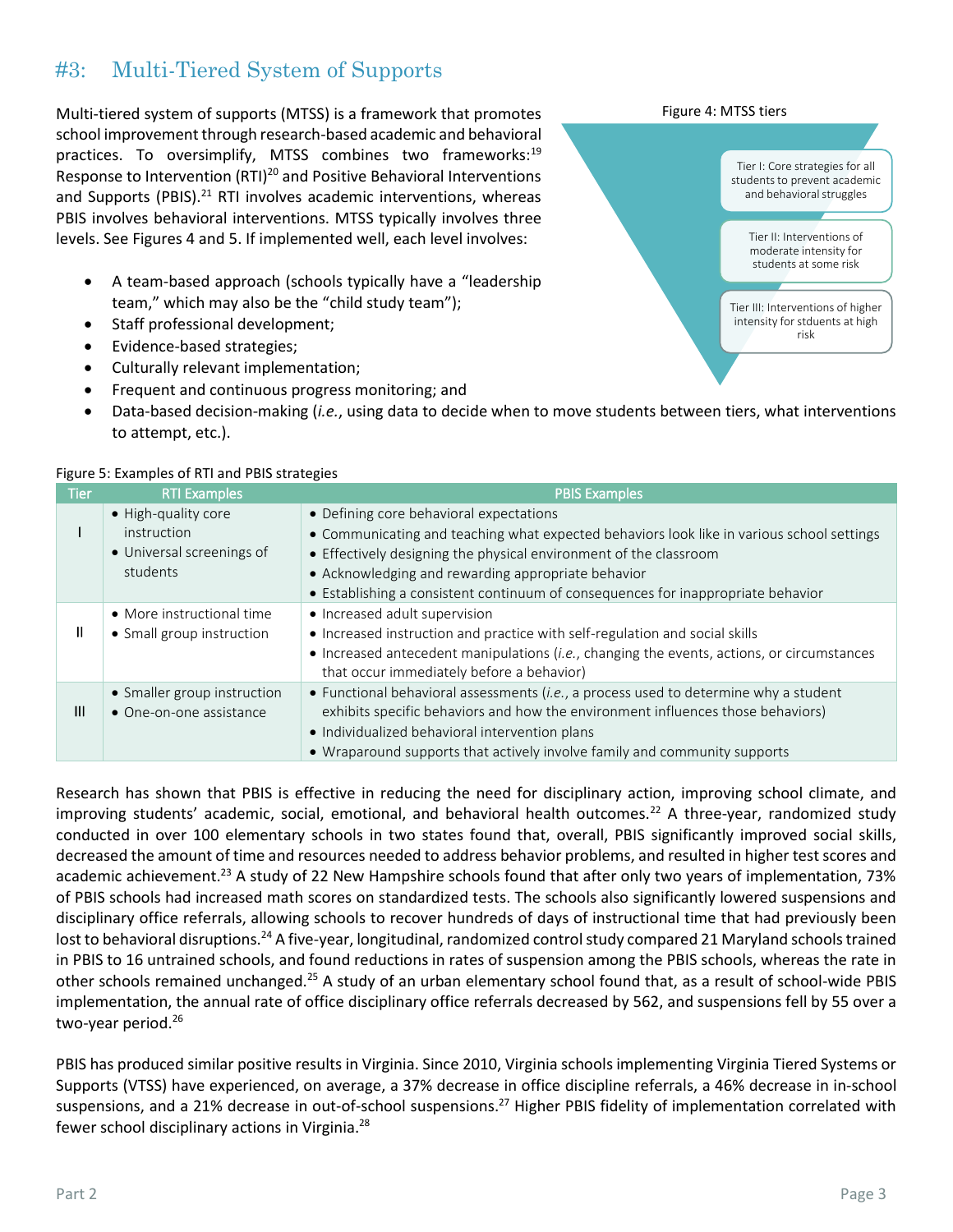### #4: Threat Assessments

Threat assessment is a violence prevention strategy that involves: (a) identifying student threats to commit a violent act; (b) determining the seriousness of the threat; and (c) developing intervention plans that protect potential victims and address the underlying problem or conflict that stimulated the threatening behavior.<sup>29</sup> It emphasizes early attention to problems such as bullying, teasing, and other forms of student conflict before they escalate into violent behavior.

The Virginia Student Threat Assessment Guidelines involve a seven-step decision-tree. See Figure 6. In brief, the first three steps constitute a triage process in which a team leader (*e.g.*, the principal or assistant principal) investigates a reported threat and determines whether the threat can be readily resolved as a transient threat that is not serious. Examples of transient threats are jokes or statements made in anger that are expressions of feeling or figures of speech, rather than expressions of a genuine intent to harm someone. Any threat that cannot be clearly identified and resolved as transient is treated as a substantive threat.<sup>30</sup>



The remaining four steps guide the entire team through a more extensive assessment and response based on the seriousness of the threat. In the most serious cases, the team conducts a safety evaluation that can include both a law enforcement investigation and a mental health assessment of the student. The culmination of the threat assessment is the development of a safety plan that is designed to address the problem or conflict underlying the threat and prevent the act of violence from taking place. For both transient and substantive threats, there is an emphasis on helping students to resolve conflicts and minimizing the use of suspensions as a disciplinary response. $31$ 

A study published in 2009 examined the use of the Virginia Guidelines in 95 high schools compared to 131 schools using a locally developed threat assessment model and 54 schools not using a threat assessment approach. The study found that students in schools using the Virginia Guidelines reported less bullying, greater willingness to seek help for bullying and threats of violence, and more positive perceptions of the school climate than students in either of the other two groups of schools, and fewer long-term suspensions. Group differences could not be attributed to school size, minority composition or socio-economic status of the student body, neighborhood violent crime, or the extent of security measures in the schools, all of which were statistically controlled.<sup>32</sup>

More recently, a study completed in 2015 compared 166 middle schools using the Virginia Guidelines to 119 schools not using threat assessment and 47 schools using an alternative model of threat assessment.<sup>33</sup> According to students in a statewide school climate survey, schools using the Virginia Guidelines had fairer discipline and lower levels of aggressive student behaviors. Teachers reported feeling safer in schools using the Virginia Guidelines. Additional analyses of school records found that the longer a school used the Virginia Guidelines, the lower its long-term suspension rates, the better its student reports of discipline fairness, and student aggressive behaviors. All analyses controlled for school size, minority composition, and socioeconomic status of the student body.

A report about Threat Assessment in Virginia during 2014-15 examined 1,985 threat assessments. The data revealed *no* racial disparities in outcomes among participating students, including suspension, expulsion rates, school transfer, arrests by law enforcement or incarceration in juvenile detention.<sup>34</sup>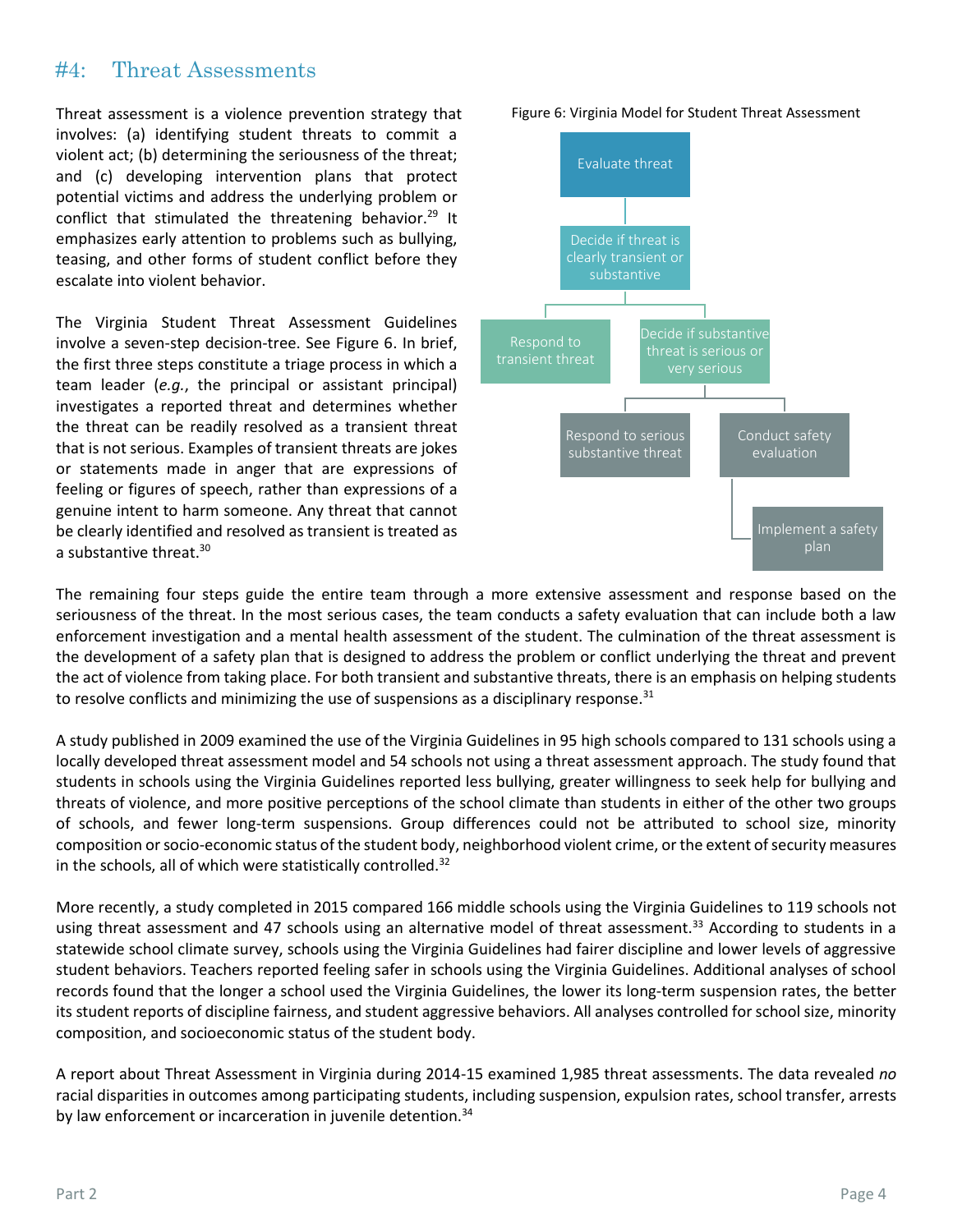### #5: Restorative Practices

Broadly, restorative justice (RJ) is a philosophy, culture, and set of values. In the school discipline context, the U.S. Department of Education defines RJ practices as, "non-punitive disciplinary responses that focus on repairing harm done to relationships and people, developing solutions by engaging all persons affected by a harm, and accountability." The RJ process generally involves the offender, victim, community (*e.g.*, staff, family, and other students), and a facilitator, all of whom are sitting in a circle. See Figure 7. It proceeds in two steps: (1) a nonadversarial, facilitated dialogue about the harms and needs of participants; and (2) the development of a plan for how everyone involved will contribute to repairing the harm done, preventing future harm, and restoring relationships.

Examples of RJ processes include community conferencing, class meetings, peer juries, peer mediation, and circle processes. Examples of RJ outcomes are apologies, restitution, and community service. RJ processes can also be used



for non-disciplinary reasons, such as for a teacher to introduce lesson plans, for a student to discuss a struggle she is having (*e.g.*, worrying about an ill relative, witnessing violence, or facing peer pressure), or for discussing current events or controversial issues.

RJ has been used successfully in elementary, middle, and high schools across the country, $35$  including in Baltimore,  $36$ Chicago,<sup>37</sup> Cleveland,<sup>38</sup> Denver,<sup>39</sup> Madison,<sup>40</sup> Minneapolis,<sup>41</sup> New Orleans,<sup>42</sup> New York,<sup>43</sup> Oakland,<sup>44</sup> Palm Beach,<sup>45</sup> Philadelphia,<sup>46</sup> Portland,<sup>47</sup> San Francisco,<sup>48</sup> districts across Texas,<sup>49</sup> Fairfax County (Virginia),<sup>50</sup> and Loudoun County (Virginia). $51$ 

| <b>Traditional Discipline</b> |                                               | <b>Restorative Justice</b>                                    |
|-------------------------------|-----------------------------------------------|---------------------------------------------------------------|
|                               | • Retribution and punishment for the offender | • Address harms                                               |
| <b>Focuses</b>                | • Enforce rules                               | • Healing, learning, and growth for all involved              |
| & Goals                       | • Address offender                            | • Build relationships and community                           |
|                               | • React swiftly                               | • Prevention and meaningful process                           |
| <b>Questions</b>              | • What rule was broken?                       | • Who was harmed and what harm was done?                      |
|                               | $\bullet$ Who broke the rule?                 | • What are the needs and responsibilities of all affected?    |
|                               | • What punishment is warranted?               | • How do all affected parties address needs and repair harms? |
| <b>Results</b>                | • Exclusion and isolation                     | • Inclusion and connectedness                                 |
|                               | • Stigmatization and alienation               | • Repaired, restored, and strengthened relationships          |
|                               | • Offender accepts punishment                 | • Offender takes responsibility                               |
|                               | • Mental health problems for offender         | • Social and emotional learning for all involved              |
|                               | • Victim not heard/has less satisfaction      | • Victim heard/has more satisfaction                          |
|                               | • High recidivism                             | • Lower recidivism, suspensions, and court referrals          |
|                               | • Lower attendance and graduation rates       | • Higher attendance and graduation rates                      |
|                               | • Larger disparities                          | • Reduced disparities                                         |
|                               | • Damage to school climate                    | • Improved school climate                                     |

Figure 8: Restorative justice versus traditional school discipline (*e.g.*, suspensions and court referrals)

Empirical studies report a decrease in exclusionary discipline and harmful behavior (*e.g.*, violence) after implementing some type of RJ program.<sup>52</sup> For examples:

- A study examining out-of-school suspensions among sixth graders in one Texas school reported an 84% drop in out-of-school suspension and a 30% drop in in-school suspension during the first year RJ was introduced.<sup>53</sup>
- In Denver, schools that implemented restorative circles and conferencing reported a 44% reduction in out-ofschool suspensions, as well as an overall decrease in expulsions across the three-year post-implementation period.<sup>54</sup>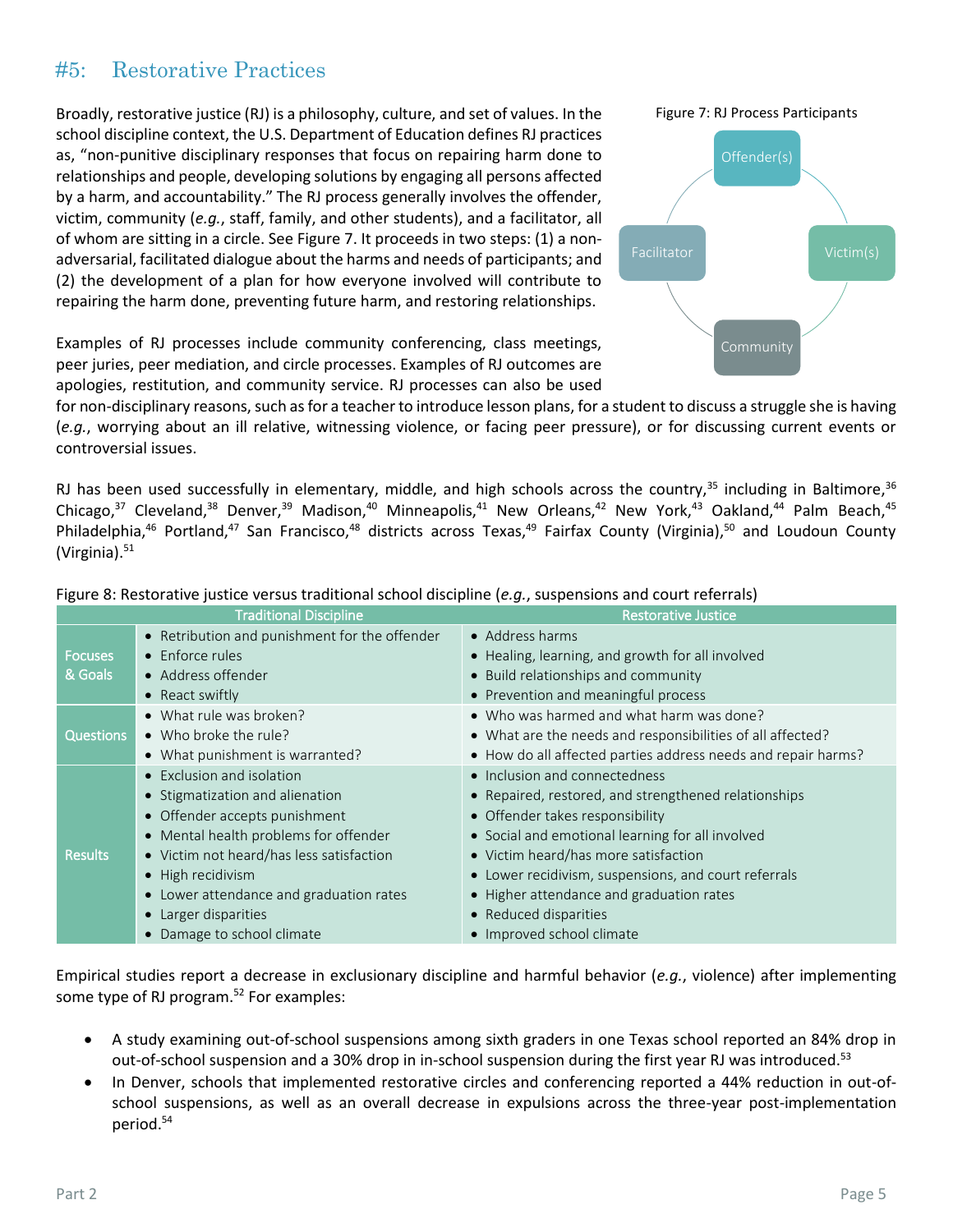- In Oakland, California, Cole Middle School experienced an 87% drop in suspensions across the first two years of implementation; expulsions were eliminated entirely after RJ was put in place. More recent figures from Oakland suggest continued success, with a 74% drop in suspensions and a 77% decrease in referrals for violence during a two-year follow up.<sup>55</sup>
- West Philadelphia High School reported that "violent acts and serious incidents" dropped 52% in the first year of RJ implementation; this was followed by an additional 40% drop through the first-half of the second year.<sup>56</sup>
- An alternative education program in Pennsylvania used RJ to reduce offending by 58% after three months.<sup>57</sup> In a follow-up study of the same program, those effects were sustained through two years of implementation, with reductions in offending around 50%.<sup>58</sup>

Schools that offered intensive RJ training and follow-up for staff also demonstrated positive results across a range of disciplinary outcomes.<sup>59</sup> In one instance, an elementary school experienced a 57% reduction in discipline referrals, a 35% reduction in average time in in-school suspension, and a 77% reduction in out-of-school suspensions. Results from other schools in Minnesota with strong training were similar – ranging from a 45% to a 63% decrease in suspensions.<sup>60</sup>

Results from a study of a restorative conferencing program in Minnesota indicated a decrease in self-reported incidents of physical fighting and skipping school among participants. Additionally, results suggested that participants who were referred to the program experienced gains in attendance, credit accrual, and progress toward graduation in the year following implementation of the program. Participants also experienced a significant decrease in suspensions.<sup>61</sup>

Finally, there are findings to suggest that RJ improves school climate. The study of a restorative conferencing program in Minnesota reported increased school connectedness and improved problem-solving among students in a six-week follow up.<sup>62</sup> A 2014 study noted that two-thirds of staff perceived the RJ program as improving the social-emotional development of students, and 70% of staff reported that RJ improved overall school climate during the first year of implementation.<sup>63</sup>

# **Positive Developments in Virginia**

**MTP:** Experts in the Curry School of Education at the University of Virginia developed MTP. The program has been used successfully in Virginia divisions.

**SEL:** Albemarle County Public Schools has focused on improving SEL in its schools. The division introduced a mindfulness program for teachers, a bullying prevention program and a "Responsive Classroom" program for students, and flexible classrooms in which students choose how they learn in a collaborative environment. Many Fairfax County schools also use "Responsive Classroom," and the division incorporates SEL into its PBIS framework.

**PBIS:** PBIS of Virginia is a joint partnership with Old Dominion University and the Virginia Department of Education (VDOE) designed to "to build the capacity of schools to develop, implement, and sustain school-wide, classroom-level, and pupil-specific research supported strategies and procedures." School divisions throughout the state are working with PBIS of Virginia to create a more "safe and effective instructional environment." The VDOE also assists school divisions with adopting the Virginia Tiered Systems of Support framework that combines PBIS and RTI.

**Threat Assessment:** In 2013, the Virginia General Assembly passed legislation mandating that: (a) the Virginia Department of Criminal Justice Services developed model threat assessment policies, procedures, and guidelines (§ 9.1-184(A)(10); and (b) each school have a threat assessment team (§ 22.1-79.4).

**RJ:** In 2011, Fairfax County Public Schools initiated system-wide implementation of RJ, hired specialists, and partnered with Northern Virginia Mediation Services. In 2014, the division, along with the Police Department and the Juvenile and Domestic Relations Court, initiated a program that allows school resource officers to refer students who commit select offenses to RJ instead of the justice system. Loudoun County Public Schools have also successfully utilized RJ.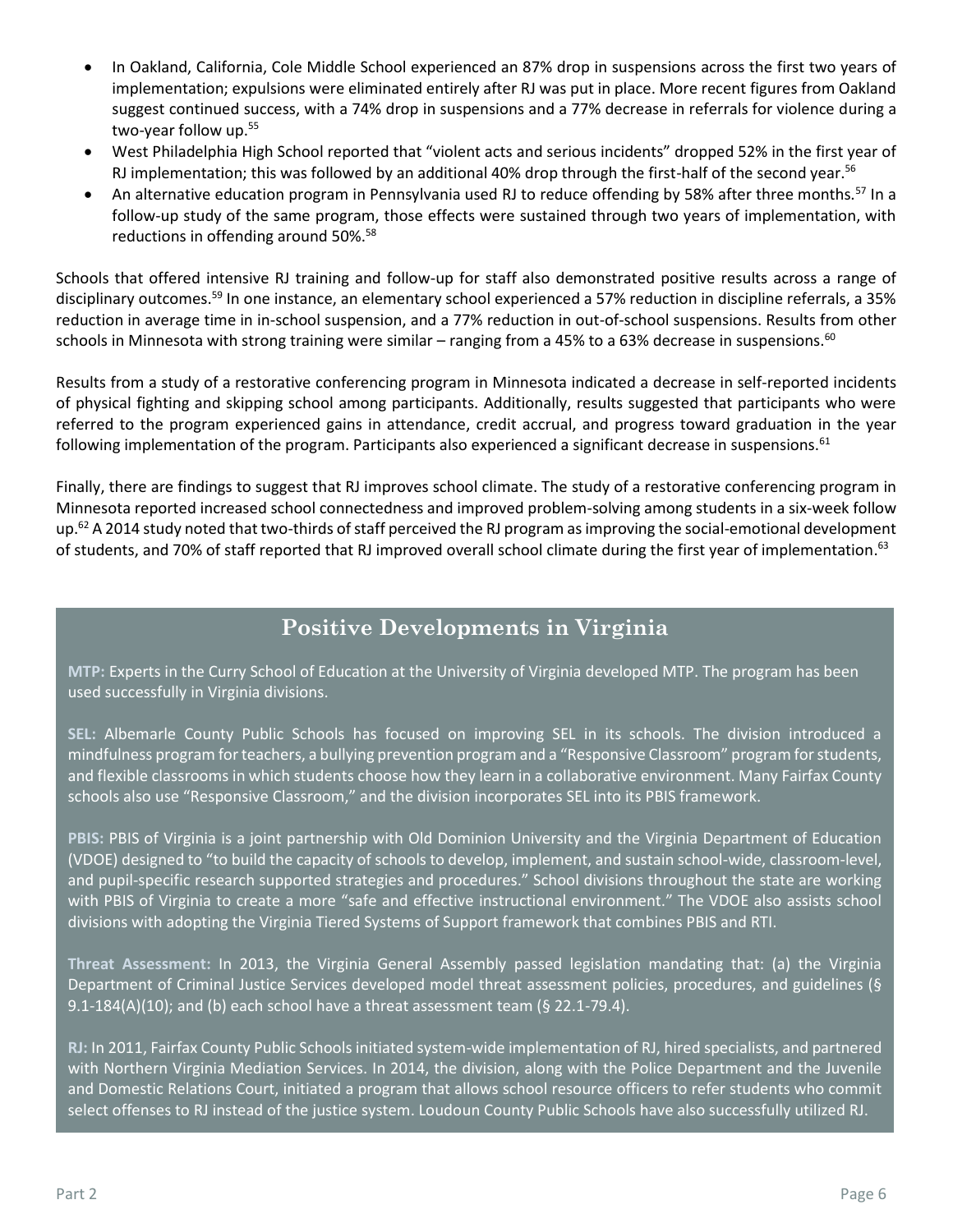# Endnotes

 $\overline{\phantom{a}}$ 

<sup>1</sup> Anne Gregory et. al., *Ho*w *Educators Can Eradicate Disparities in School Discipline: A Briefing Paper on School- Based Interventions*, The Atlantic Philanthropies, 3-4 (March 2014), *available at* http://www.indiana.edu/~atlantic/wp-content/uploads/2014/12/Disparity\_Intervention\_Full\_121114.pdf; University of Virginia Curry School of Education, *Measuring and Improving Teacher Student Interactions in PK-12 Settings to Enhance Students' Learning*, Center for Advanced Study of Teaching and Learning, 2, http://curry.virginia.edu/uploads/resourceLibrary/CLASS-MTP\_PK-12\_brief.pdf (last visited Dec. 14, 2015).

<sup>2</sup> University of Virginia Curry School of Education, *My Teaching Partner*, http://curry.virginia.edu/research/centers/castl/mtp (last visited Dec. 14, 2015).

<sup>3</sup> University of Virginia Curry School of Education, *Measuring and Improving Teacher Student Interactions in PK-12 Settings to Enhance Students' Learning*, Center for Advanced Study of Teaching and Learning, 3, http://curry.virginia.edu/uploads/resourceLibrary/CLASS-MTP\_PK-12\_brief.pdf (last visited Dec. 14, 2015).

<sup>4</sup> My Teaching Partner, *MTP: Secondary Overview*, http://www.mtpsecondary.net/about/index.php (last visited Dec. 14, 2015); University of Virginia Curry School of Education, *My Teaching Partner*, http://curry.virginia.edu/research/centers/castl/mtp (last visited Dec. 14, 2015).

<sup>5</sup> Anne Gregory, et al., *The Promise of a Teacher Professional Development Program in Reducing Racial Disparity in Classroom Exclusionary Discipline, in Closing the School Discipline Gap: Equitable Remedies for Excessive Exclusion* 168 (Dan Losen ed., Teachers College Press) (2015).

6 J.P. Allen et. al., *An Interaction-Based Approach to Enhancing Secondary School Instruction and Student Achievement,* Science, Vol. 333, Issue 6024 (Aug. 2011); Daniel Losen et. al, *Eliminating Excessive and Unfair Exclusionary Discipline in Schools Policy Recommendations for Reducing Disparities*, The Atlantic Philanthropies, 7 (Mar. 2014), *available at* http://www.indiana.edu/~atlantic/wp-content/uploads/2015/01/Disparity\_Policy\_010915.pdf; Russell J. Skiba et. al, *New and Developing Research on Disparities in Discipline*, The Atlantic Philanthropies, 4 (Mar. 2014), *available at* http://www.indiana.edu/~atlantic/wp

content/uploads/2015/01/Disparity\_NewResearch\_010915.pdf; University of Virginia Curry School of Education, *Measuring and Improving Teacher Student Interactions in PK-12 Settings to Enhance Students' Learning*, Center for Advanced Study of Teaching and Learning, 3, *available at* 

http://curry.virginia.edu/uploads/resourceLibrary/CLASS-MTP\_PK-12\_brief.pdf (last visited Dec. 14, 2015); Anne Gregory et. al., *The Promise of a Teacher Professional Development Program in Reducing Racial Disparity in Classroom Exclusionary Discipline*, *available at* http://civilrightsproject.ucla.edu/resources/projects/center-forcivil-rights-remedies/school-to-prison-folder/state-reports/the-promise-of-a-teacher-professional-development-program-in-reducing-the-racial-disparity-inclassroom-exclusionary-discipline/gregory-teacher-development-ccrr-2013.pdf (last visited Dec. 14, 2015); University of Virginia Curry School of Education, *My Teaching Partner (Pre-K) A Series of NICHD- Funded Studies*, *available at* [http://curry.virginia.edu/uploads/resourceLibrary/Research\\_Brief\\_MTP-PreK\\_NICHHD2.pdf](http://curry.virginia.edu/uploads/resourceLibrary/Research_Brief_MTP-PreK_NICHHD2.pdf) (last visited May 10, 2016).

<sup>7</sup> Anne Gregory et. al., *The Promise of a Teacher Professional Development Program in Reducing Racial Disparity in Classroom Exclusionary Discipline*, in D. Losen (ed.), Closing the School Discipline Gap, New York: Teachers College Press (2015).

<sup>8</sup> Collaborative for Academic, Social, and Emotional Learning, *What is Social and Emotional Learning?*, *available at* http://www.casel.org/social-and-emotionallearning/ (last visited Dec. 14, 2015).

<sup>9</sup> Collaborative for Academic, Social, and Emotional Learning, *Social and Emotional Learning Core Competencies*, *available at* http://www.casel.org/social-andemotional-learning/core-competencies (last visited Dec. 14, 2015).

<sup>10</sup> Marc A. Brackett and Susan E. Rivers, *Transforming Students' Lives with Social and Emotional* Learning, Yale Center for Emotional Intelligence, 4, *available at* http://ei.yale.edu/wp-content/uploads/2013/09/Transforming-Students%E2%80%99-Lives-with-Social-and-Emotional-Learning.pdf (last visited Dec. 14, 2015); s*ee also* Maanvi Singh, *Why Emotional Learning May Be as Important as the ABCs*, NPR (Dec. 31, 2013, 11:03 A.M.), *available at*  http://www.npr.org/sections/ed/2014/12/31/356187871/why-emotional-literacy-may-be-as-important-as-learning-the-a-b-c-s.

<sup>11</sup> Maurice Elias et. al., Promoting Social and Emotional Learning, available at http://www.ascd.org/publications/books/197157/chapters/The-Need-for-Social-and-Emotional-Learning.aspx (last visited Dec. 14, 2015); Collaborative for Academic, Emotional, and Social Learning, *Effective Social and Emotional Learning Programs*, 10 (2012), *available at* https://static1.squarespace.com/static/513f79f9e4b05ce7b70e9673/t/526a220de4b00a92c90436ba/1382687245993/2013-casel-guide.pdf.

<sup>12</sup> The Collaborative for Academic, Emotional, and Social Learning, Safe and Sound, An Educational Leader's Guide to Evidence Based Social and Emotional Learning *Programs*, 7-8 (March 2003), *available at* http://indiana.edu/~pbisin/pdf/Safe\_and\_Sound.pdf.

<sup>13</sup> David Osher, et. al., *How Can We Improve School Discipline?* (2010), *available at* https://www.district287.org/uploaded/A\_Better\_Way/HowCanWeImproveSchoolDiscipline.pdf (last visited Mar. 20, 2016).

Russell J. Skiba et. al, *New and Developing Research on Disparities in Discipline*, The Atlantic Philanthropies, 5 (Mar. 2014), http://www.indiana.edu/~atlantic/wpcontent/uploads/2015/01/Disparity\_NewResearch\_010915.pdf; The Collaborative for Academic, Emotional, and Social Learning, *Safe and Sound, An Educational Leader's Guide to Evidence Based Social and Emotional Learning Programs*, 7-8 (March 2003), *available at* http://indiana.edu/~pbisin/pdf/Safe\_and\_Sound.pdf; David Osher et. al., *How Can We Improve School Discipline?*, 39 Educational Researcher 48, 50-53 (Jan./Feb. 2010), *available at* https://www.district287.org/uploaded/A\_Better\_Way/HowCanWeImproveSchoolDiscipline.pdf.

<sup>14</sup> Conduct Problems Prevention Research Group, *Initial Impact of the Fast Track Prevention Trial for Conduct Problems: II. Classroom Effects*, 67 Journal of Consulting and Clinical Psychology 5 (Oct 1999), 631-647, *available at* http://www.ncbi.nlm.nih.gov/pmc/articles/PMC2762610/ (last visited Mar. 20, 2016).

67(5): 648–657 (Oct. 1999), *available at* http://www.ncbi.nlm.nih.gov/pmc/articles/PMC2761630/pdf/nihms149705.pdf.

<sup>15</sup> Karin S. Frey, et. al., *Effects of a School-Based Social–Emotional Competence Program: Linking Children's Goals, Attributions, and Behavior*, 26 Journal of Applied Developmental Psychology 2 (2005), 171-200, *available at* http://www.cfchildren.org/Portals/1/ss\_multi/ss\_doc/frey-et-al-2005.pdf.

<sup>16</sup> S.D. McMahon et. al., *Violence Prevention: Program Effects on Urban Preschool and Kindergarten Children,* 9 Applied and Preventive Psychology 271-281 (2000), *available at*

https://www.researchgate.net/profile/Erika\_Felix/publication/222768041\_Violence\_prevention\_Program\_effects\_on\_urban\_preschool\_and\_kindergarten\_children/l inks/0046353223613a2d20000000.pdf (last visited Mar. 20, 2016).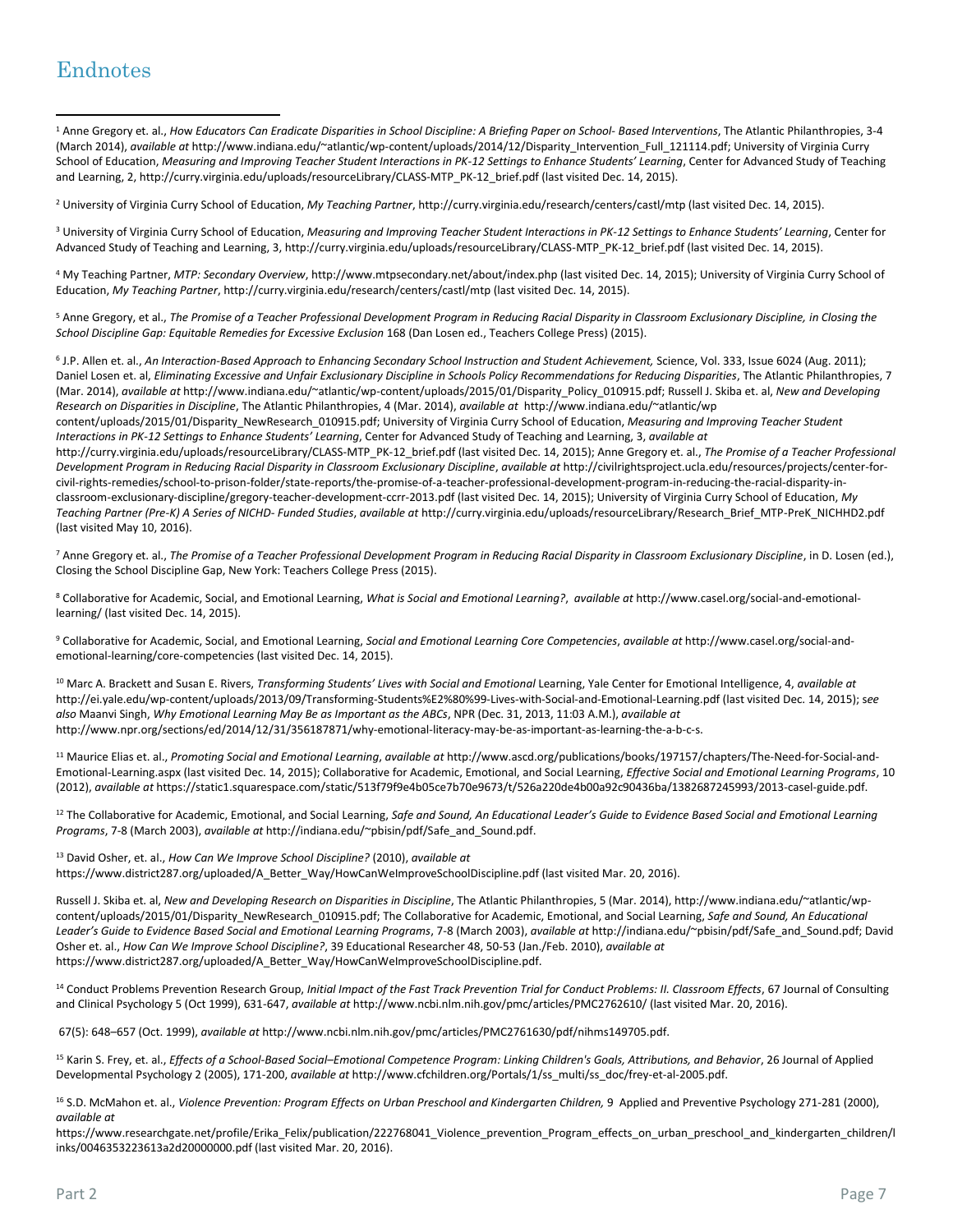<sup>17</sup> D.C. Grossman, et. al., *Effectiveness of A Violence Prevention Curriculum Among Children in Elementary School: A randomized controlled trial, 277 Journal of the* American Medical Association 20, 1605-1611 (1997), *available at*: https://www.umass.edu/schoolcounseling/uploads/Research\_Brief\_2-5.pdf (last visited Mar. 20, 2016).

<sup>18</sup> L. Rowell Huesmann and Nancy G. Guerra, *Children's Normative Beliefs About Aggression and Aggressive Behavior*, 72 Journal of Personality and Social Psychology 2, 408-419 (1997), *available at*: http://www.rcgd.isr.umich.edu/aggr/articles/MACS/MACS.3.pdf.

<sup>19</sup> Edutopia, *Supporting Behavioral Needs: A Multi-Tiered Approach*, http://www.edutopia.org/practice/supporting-behavioral-needs-multi-tiered-approach (last visited Dec. 14, 2015); Jeffrey R. Sprague, Ph.D., *RTI for Behavior: Applying the RTI Logic to Implementing Three Tiers of Support in SWPBS and ED Eligibility and Supports*, Institute for Violence and Destructive Behavior, University of Oregon, *available at* http://ivdb.uoregon.edu/Presentations/SpragueRTI\_us.pdf (last visited Dec. 14, 2015).

<sup>20</sup> Edward S. Shapiro, *Tiered Instruction and Intervention in a Response-to-Intervention Model*, RTI Action Network

http://www.rtinetwork.org/essential/tieredinstruction/tiered-instruction-and-intervention-rti-model (last visited Dec. 14, 2015); RTI Action Network, *What is RTI?*, http://www.rtinetwork.org/learn/what/whatisrti (last visited Dec. 14, 2015); Center on Response to Intervention at American Institutes for Research, http://www.rti4success.org/ (last visited Dec. 14, 2015); Positive Behavioral Intervention and Supports, *RTI*, https://www.pbis.org/school/rti (last visited Dec. 14, 2015); State of Washington Office of Superintendent Instruction, *Response to Intervention (RTI)*, http://www.k12.wa.us/rti/ (last visited Dec. 14, 2015); The Virginia Department of Education, *Response to Intervention (RTI)*,

http://www.doe.virginia.gov/instruction/virginia\_tiered\_system\_supports/response\_intervention/index.shtml (last visited Dec. 14, 2015).

<sup>21</sup> Positive Behavioral Interventions and Supports, *PBIS FAQs*, https://www.pbis.org/school/swpbis-for-beginners/pbis-faqs (last visited Dec. 14, 2015); Claudia G. Vincent et. al., *The Effectiveness of School-wide Positive Behavior Interventions and Supports for Reducing Racially Inequitable Disciplinary Exclusions in Middle School*, Oregon Research Institute, 5-6, *available at* http://civilrightsproject.ucla.edu/resources/projects/center-for-civil-rights-remedies/school-to-prison-folder/statereports/copy6\_of\_dignity-disparity-and-desistance-effective-restorative-justice-strategies-to-plug-the-201cschool-to-prison-pipeline/vincent-SWPBIS-effectievenessccrr-fonf-2013.pdf (last visited Dec. 14, 2015); Positive Behavioral Interventions and Supports, *Supporting and Responding to Behavior: Evidence-Based Classroom Strategies for Teachers*, *available at* http://www.pbis.org/common/cms/files/pbisresources/Supporting%20and%20Responding%20to%20Behavior.pdf (last visited Dec. 14, 2015); Positive Behavioral Interventions and Supports, *Implementation Blueprint*, (updated Oct. 19, 2015), http://www.pbis.org/blueprint/implementationblueprint; Positive Behavioral Supports and Interventions of Virginia, http://ttac.odu.edu/pbisva/ (last visited Dec. 14, 2015).

<sup>22</sup> Emily Morgen et. al., *The School Discipline Consensus Report*, The Council of State Governments Justice Center, 52(June 3, 2014), *available at* http://csgjusticecenter.org/wp-content/uploads/2014/06/The\_School\_Discipline\_Consensus\_Report.pdf; David Osher et. al., *How Can We Improve School Discipline?*, 39 Educational Researcher 48, 50-53 (2010), *available at* https://www.district287.org/uploaded/A\_Better\_Way/HowCanWeImproveSchoolDiscipline.pdf; Russell Skiba and Jeffrey Sprague, *Safety Without Suspensions*, Educational Leadership (Sept. 2008), *available at* 

http://www.pbis.org/common/cms/files/Coach\_Trainer/Articles/Safety%20Without%20Suspensions.pdf;); Claudia G. Vincent et. al., *The Effectiveness of School-wide Positive Behavior Interventions and Supports for Reducing Racially Inequitable Disciplinary Exclusions in Middle School*, Oregon Research Institute, *available at*  http://civilrightsproject.ucla.edu/resources/projects/center-for-civil-rights-remedies/school-to-prison-folder/state-reports/copy6\_of\_dignity-disparity-anddesistance-effective-restorative-justice-strategies-to-plug-the-201cschool-to-prison-pipeline/vincent-SWPBIS-effectieveness-ccrr-fonf-2013.pdf (last visited Dec. 14, 2015); Russell Skiba and M. Karega Rausch, *School Disciplinary Systems: Alternatives to Suspension and Expulsion,* The Center for Evaluation and Education Policy, Indiana University, 96, *available at* http://www.indiana.edu/~equity/docs/Alternatives\_to\_Expulsion.pdf (last visited Dec. 14, 2015).

<sup>23</sup> L. Eber, et al., A Randomized, Wait-List Controlled Effectiveness Trial Assessing School-Wide Positive Behavior Support in Elementary Schools, 11 Journal of Positive Behavior Interventions 3 (2009), 133-144, *available at* http://nevadapbis.org/wp-content/uploads/2015/05/Horner-et-al-2009-copy.pdf (last visited Mar. 20, 2016).

<sup>24</sup> H. Muscott, et. al., *Positive Behavioral Interventions and Supports in New Hampshire; Effects of Large-Scale Implementation of Schoolwide Positive Behavior Support on Student Discipline and Academic Achievemen*t, 10 Journal of Positive Behavior Interventions 189-205 (2008).

<sup>25</sup> C. Bradshaw, et. al., *Examining the Effects of Schoolwide Positive Behavioral Interventions and Support on Student Outcomes: Results from a Randomized Controlled Effectiveness Trial in Elementary Schools*, Journal of Positive Behavior Interventions (Apr. 2009).

<sup>26</sup> R. Putnam, et. al., *Academic Achievement and the Implementation of School-wide Behavior Support*, PBIS Newsletter 3 (1), *available at* https://www.pbis.org/common/cms/files/Newsletter/Volume3%20Issue1.pdf (last visited Mar. 20, 2016).

<sup>27</sup> Email from Cynthia Cave, Virginia Department of Education, to Jason Langberg, Staff Attorney, Legal Aid Justice Center (Feb. 9, 2016) (on file with recipient) with attachment of Legislative Brief: Effectiveness of Virginia Tiered Systems of Supports/Positive Behavioral Interventions and Supports (PBIS), 1.

<sup>28</sup> Email with Documents from Cynthia Cave, Virginia Department of Education, to Jason Langberg, Staff Attorney, Legal Aid Justice Center (Feb. 9, 2016) (on file with recipient).

<sup>29</sup> National Association of School Psychologists, Threat Assessment for School Administrators and Crisis Teams, available at [https://www.nasponline.org/resources](https://www.nasponline.org/resources-and-publications/resources/school-safety-and-crisis/threat-assessment-at-school/threat-assessment-for-school-administrators-and-crisis-teams)[and-publications/resources/school-safety-and-crisis/threat-assessment-at-school/threat-assessment-for-school-administrators-and-crisis-teams](https://www.nasponline.org/resources-and-publications/resources/school-safety-and-crisis/threat-assessment-at-school/threat-assessment-for-school-administrators-and-crisis-teams) (last visited May 10, 2016); Dewey G. Cornell & Shane Jimerson, *Threat Assessment at School: A Primer for Educators*, National Association of School Psychologists, *available at*  [https://safesupportivelearning.ed.gov/sites/default/files/NASP\\_Threat%20Assessment\\_Dewey\\_Cornell.pdf](https://safesupportivelearning.ed.gov/sites/default/files/NASP_Threat%20Assessment_Dewey_Cornell.pdf) (last visited May 10, 2016).

<sup>30</sup> University of Virginia Curry School of Education, *The Virginia Student Threat Assessment* Guidelines, *available at* http://curry.virginia.edu/research/projects/threatassessment (last visited May 10, 2016).

<sup>31</sup> University of Virginia Curry School of Education, *The Virginia Student Threat Assessment* Guidelines, *available at* http://curry.virginia.edu/research/projects/threatassessment (last visited May 10, 2016).

<sup>32</sup> D. Cornell, et al., *A retrospective study of school safety conditions in high schools using the Virginia Threat Assessment Guidelines versus alternative approaches,* School Psychology Quarterly, 24 (2009), 119-129.

33 E. Nekvasil & D. Cornell, Student threat assessment associated with positive school climate in middle schools, Journal of Threat Assessment and Management, 2 (2015), 98-113, *available at* http://dx.doi.org/10.1037/tam0000038.

 $\overline{\phantom{a}}$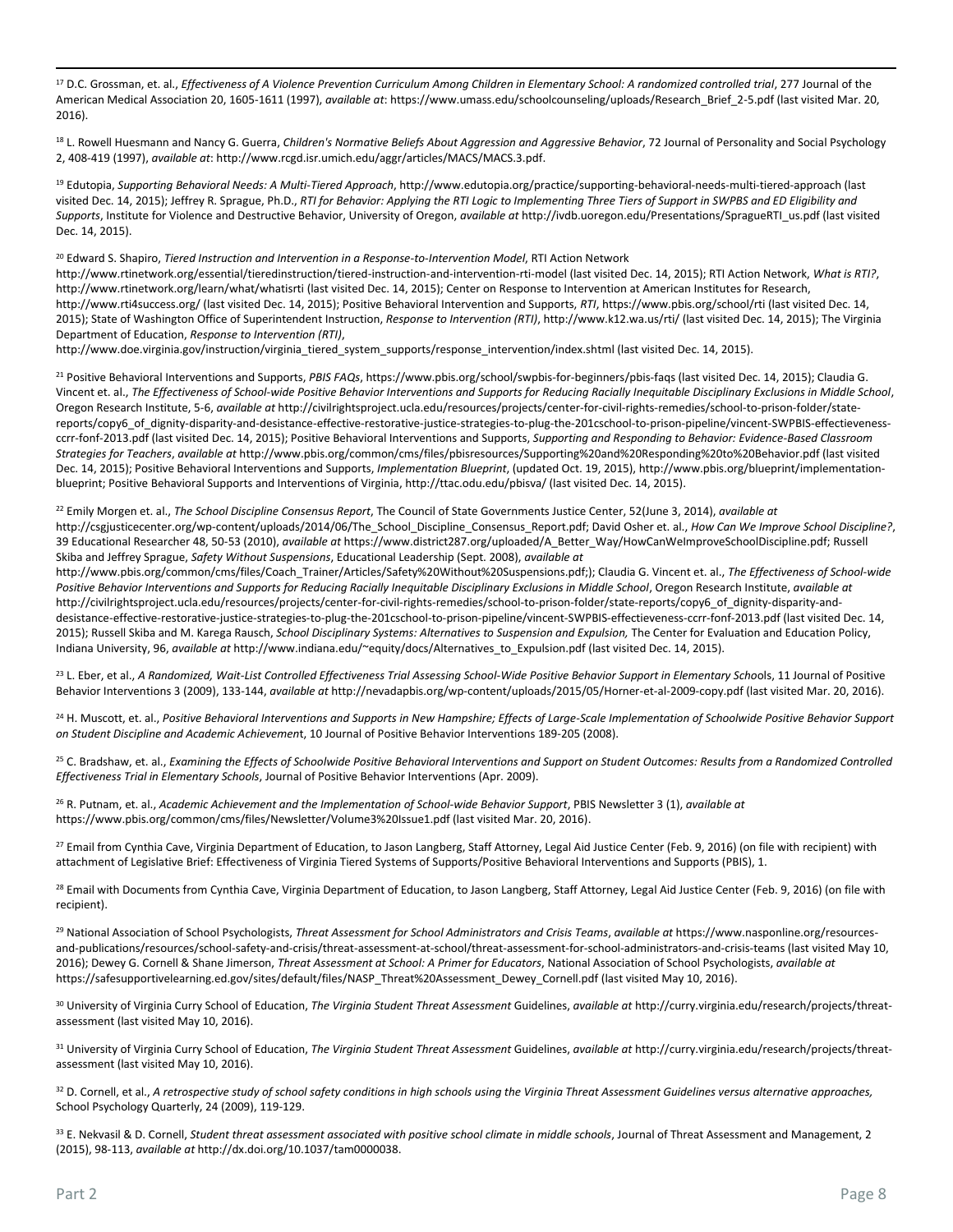<sup>34</sup> Audrey Breen, *Study: K-12 Threat Assessment Teams Prove Effective, Without Racial Bias*, UVA Today, March 17 2016, *available at* [https://news.virginia.edu/content/study-k-12-threat-assessment-teams-prove-effective-without-racial-bias;](https://news.virginia.edu/content/study-k-12-threat-assessment-teams-prove-effective-without-racial-bias) University of Virginia Curry School of Education, *Threat Assessment in Virginia Schools: Technical Report for 2014-2015*, *available at* 

http://curry.virginia.edu/uploads/resourceLibrary/UVA\_Threat\_Assessment\_Report\_ready\_for\_release\_3-11-161.pdf (last visited May 10, 2016).

<sup>35</sup> PBS Newshour, *To Curb Conflict a Colorado High School Replaces Punishment with Conversation*, (Feb. 20, 2014, 6:32 P.M.), *available at* 

http://www.pbs.org/newshour/bb/new-approach-discipline-school/; Mara Schiff, *Dignity, Disparity, and Desistance: Effective Restorative Justice Strategies to Plug the School-to-Prison Pipeline*, (Jan. 2013), *available at* http://civilrightsproject.ucla.edu/resources/projects/center-for-civil-rights-remedies/school-to-prisonfolder/state-reports/dignity-disparity-and-desistance-effective-restorative-justice-strategies-to-plug-the-201cschool-to-prison-pipeline/schiff-dignity-disparity-ccrrconf-2013.pdf; The Advancement Project et. al., *Restorative Practices: Fostering Healthy Relationships & Promoting Positive Discipline in Schools*, (Mar. 2014), *available at* http://www.otlcampaign.org/sites/default/files/resources/restorative-practices-guide.pdf; Issue Briefs and Report: Ted Wachtel, *Defining Restorative*, International Institute for Restorative Practices, (2013), *available at* http://www.iirp.edu/pdf/Defining-Restorative.pdf; Laura Mirsky, *SafeSanerSchools: Transforming School Culture with Restorative Practices*, (2003), *available at* http://www.iirp.edu/iirpWebsites/web/uploads/article\_pdfs/ssspilots.pdf; Abbey J. Porter, *Restorative Practices in Schools: Research Reveals Power of Restorative Approach, Part I,* Restorative Practices E Forum (Apr. 27, 2007), a*vailable at*  http://www.iirp.edu/iirpWebsites/web/uploads/article\_pdfs/schoolresearch1.pdf; Abbey J. Porter, *Restorative Practices in Schools: Research Reveals Power of* 

*Restorative Approach, Part II*, Restorative Practices E Forum (Jun. 6, 2007), *available at*

http://www.iirp.edu/iirpWebsites/web/uploads/article\_pdfs/schoolresearch2.pdf; Daniel Losen et. al, *Eliminating Excessive and Unfair Exclusionary Discipline in Schools Policy Recommendations for Reducing Disparities*, The Atlantic Philanthropies, 7 (Mar. 2014), http://www.indiana.edu/~atlantic/wp-

content/uploads/2015/01/Disparity\_Policy\_010915.pdf; Russell J. Skiba et. al, *New and Developing Research on Disparities in Discipline*, The Atlantic Philanthropies, 4 (Mar. 2014), http://www.indiana.edu/~atlantic/wp-content/uploads/2015/01/Disparity\_NewResearch\_010915.pdf; Thalia Gonzalez, *Keeping Kids in Schools:*  Restorative Justice, Punitive Discipline, and the School to Prison Pipeline, 41 J.L. & Educ. 281 (2012); Heather A. Cole and Julian Vasquez Heilig, Developing a School-*Based Youth Court: A Potential Alternative to the School to Prison Pipeline*, 40 J.L. & Educ. 305 (2011).

<sup>36</sup> Nirvi Shah, *Restorative Practices Discipline but Different*, Education Week (Oct. 16, 2012), *available at*  http://www.edweek.org/ew/articles/2012/10/17/08restorative\_ep.h32.html; International Institute for Restorative Practices, *Improving School Climate*, (2014), *available at* http://www.iirp.edu/pdf/IIRP-Improving-School-Climate.pdf.

<sup>37</sup> Eric Westervelt, *Restorative Justice: A New Approach to Discipline at School*, NPR, (Dec. 17, 2014, 9:07 P.M.), *available at* 

www.npr.org/2014/12/17/371483112/restorative-justice-a-new-approach-to-discipline-at-school; Robert Koehler, *Restorative Justice and the Rebirth of Chicago*, The Huffington Post (updated Jan. 13, 2015, 5:59 A.M.), *available at* http://www.huffingtonpost.com/robert-koehler/restorative-justice-and-t\_b\_6155952.html; Claire Glass, *Chicago Students Build Safe Space, Practice Restorative Justice*, Truthout News (Oct. 9, 2013, 12:55 P.M.), *available at* http://www.truthout.org/news/item/18181-chicago-students-build-safe-space-practice-restorative-justice; High Hopes Campaign, *Restorative Justice in Chicago Public Schools*, (Spring 2012), *available at* http://www.suspensionstories.com/wp-content/uploads/2012/03/FromPolicyToStandardPractice.pdf; Dignity in Schools, *Fact Sheet: Creating Positive School Discipline*, *available at* http://www.dignityinschools.org/sites/default/files/Fact\_Sheet\_RestorativeJustice\_PBIS.pdf (last visited Dec. 14, 2015).

<sup>38</sup> Emily Diamond, *Part 2: Restorative Justice - A method to disrupt the school-to-prison pipeline*, The Clarion, *available at* http://clevelandclarion.com/2967/infocus/part-2-restorative-justice-a-method-to-disrupt-the-school-to-prison-pipeline/ (last visited May 10. 2016).

<sup>39</sup> Eric Westervelt, *Restorative Justice: A New Approach to Discipline at School*, NPR, (Dec. 17, 2014, 9:07 P.M.), *available at*  www.npr.org/2014/12/17/371483112/restorative-justice-a-new-approach-to-discipline-at-school; David R. Karp and Beau Breslin, *Restorative Justice in School Communities*, 33 Youth & Society (Dec. 2001), *available at* https://www.skidmore.edu/campuslife/karp/journal-articles/Restorative-Justice-in-School-Communities.pdf; Dignity in Schools, *Fact Sheet: Creating Positive School Discipline*, *available at*  http://www.dignityinschools.org/sites/default/files/Fact\_Sheet\_RestorativeJustice\_PBIS.pdf (last visited Dec. 14, 2015).

<sup>40</sup> Wisconsin Department of Public Instruction, *Wisconsin Success Stories: Safe and Supporting Schools S3 Grant* (2015), *available at* http://dpi.wi.gov/sites/default/files/imce/sspw/pdf/s3successstoriesMay2015.pdf.

<sup>41</sup> David R. Karp and Beau Breslin, *Restorative Justice in School Communities*, 33 Youth & Society (Dec. 2001), *available at*  https://www.skidmore.edu/campuslife/karp/journal-articles/Restorative-Justice-in-School-Communities.pdf; Restorative Practices E-Forum, *Restorative Practices Impact Public Schools in Minnesota: An Interview with Nancy Riestenberg*, (Jan. 16, 2003), http://www.iirp.edu/iirpWebsites/web/uploads/article\_pdfs/riestenberg.pdf.

<sup>42</sup> Patricia L. Brown, *Restorative Justice Program Takes Root in Schools*, New York Times (April 3, 2013), *available at* http://www.nytimes.com/2013/04/04/education/restorative-justice-programs-take-root-in-schools.html.

<sup>43</sup> Elise Jensen, *Student Perceptions of School Climate, Safety, and Disciplinary Measures*, Center for Court Innovation, (May 2015), *available at*  http://www.courtinnovation.org/sites/default/files/documents/youth%20court%20study final.pdf; Building Safe, Supportive, and Restorative Communities in New York City, (Fall 2015), *available at* http://www.teachersunite.net/sites/default/files/DSC-NY\_CaseStudyVol.III\_2015.pdf.

<sup>44</sup> Eric Westervelt, *An Alternative to Suspension and Expulsion: "Circle Up!"*, NPR, (Dec. 19, 2014, 9:27 A.M.), *available at* 

http://www.npr.org/sections/ed/2014/12/17/347383068/an-alternative-to-suspension-and-expulsion-circle-up; Fania E. Davis, *Interrupting the School to Prison Pipeline Through Restorative Justice*, The Huffington Post (updated Oct. 05, 2015, 10:59 A.M.), *available at* http://www.huffingtonpost.com/fania-edavis/interrupting-the-school-t\_b\_8244864.html; Eric Westervelt, *Restorative Justice: A New Approach to Discipline at School*, NPR, (Dec. 17, 2014, 9:07 P.M.), *available at* www.npr.org/2014/12/17/371483112/restorative-justice-a-new-approach-to-discipline-at-school; Stacey Teicher Khadaroo, *Restorative Justice: One High School's Path to Reducing Suspensions by Half*, The Christian Science Monitor (Mar. 31, 2013), *available at* 

http://www.csmonitor.com/USA/Education/2013/0331/Restorative-justice-One-high-school-s-path-to-reducing-suspensions-by-half; Patricia Leigh Brown, *Opening Up, Students Transform a Vicious Cycle*, The New York Times (Apr. 3, 2013), a*vailable at* http://www.nytimes.com/2013/04/04/education/restorative-justiceprograms-take-root-in-schools.html; Dani McClain, *To Improve School Discipline Change Teacher Behavior*, Schooled (Jan. 22, 2015, 5:12 P.M.), *available at*  http://www.slate.com/blogs/schooled/2015/01/22/school\_discipline\_bay\_area\_schools\_cut\_down\_on\_suspensions\_by\_targeting.html; The Editors of Rethinking Schools, *Restorative Justice: What it is and is not*, 29 Rethinking Schools (Fall 2014), *available at* http://www.rethinkingschools.org/archive/29\_01/edit1291.shtml; Michael D. Sumner Ph.D. et. al., *School-Based Restorative Justice as an Alternative to Zero-Tolerance Policies: Lessons from West Oakland, Thelton E. Henderson* Center for Social Justice, *available at* https://www.law.berkeley.edu/files/thcsj/10-2010\_School-based\_Restorative\_Justice\_As\_an\_Alternative\_to\_Zero-Tolerance\_Policies.pdf (last visited Dec. 14, 2015); Emily Morgen et. al., *The School Discipline Consensus Report*, The Council of State Governments Justice Center, 65, 83 (June 3, 2014), *available at* http://csgjusticecenter.org/wp-content/uploads/2014/06/The School Discipline Consensus Report.pdf.

 $\overline{\phantom{a}}$